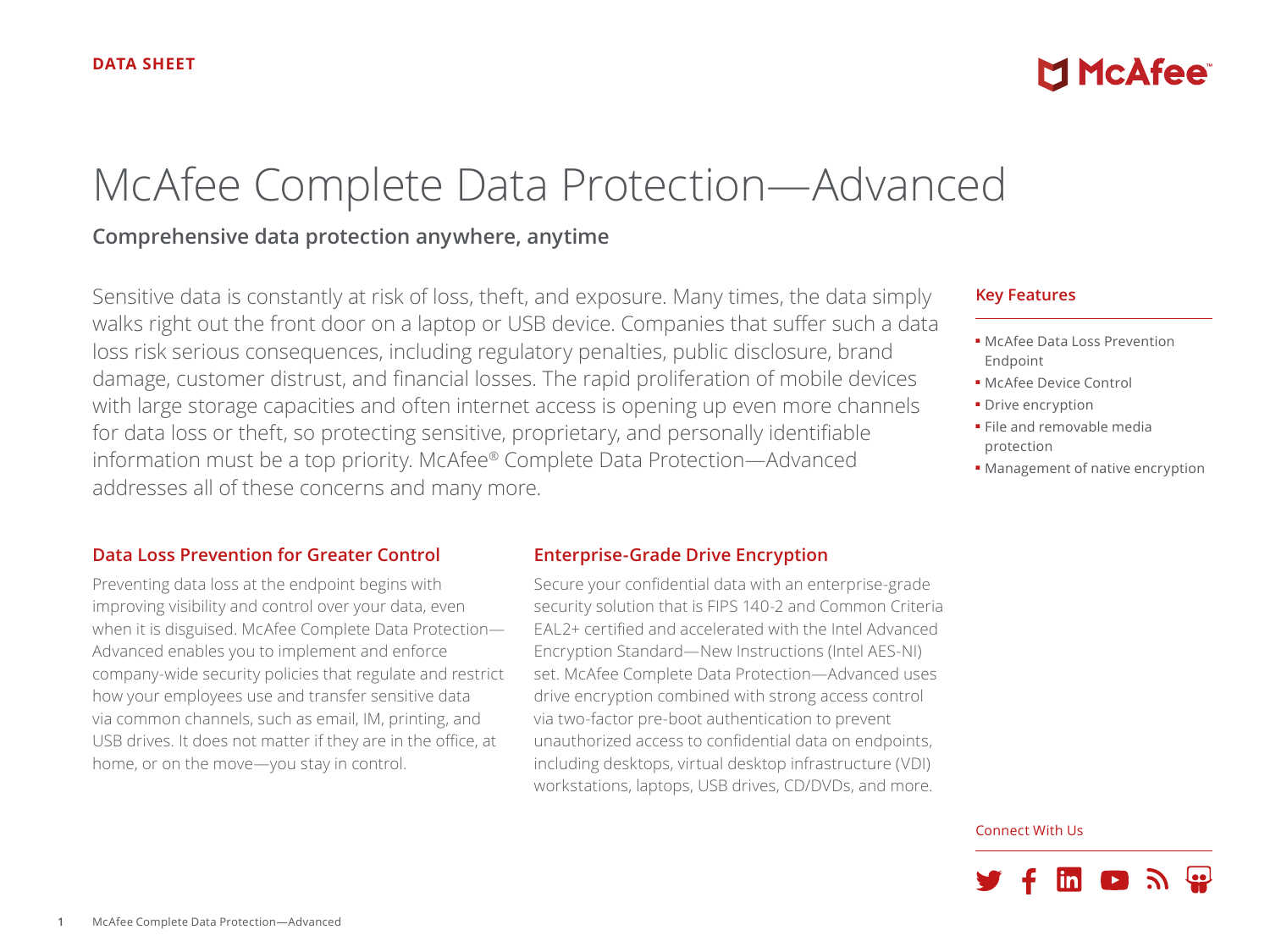## **Removable Media, File and Folder, and Cloud Storage Encryption**

Ensure that specific files and folders are always encrypted, regardless of where data is edited, copied, or saved. McAfee Complete Data Protection—Advanced features content encryption that automatically and transparently encrypts the files and folders you choose on the fly—before they move through your organization. You create and enforce central policies based on users and user groups for specific files and folders without user interaction.

## **Management of Native Encryption**

Management of native encryption allows you to manage the native encryption functionality offered by Apple FileVault on OS X and Microsoft BitLocker on Windows platforms directly from MVISION ePO or McAfee® ePolicy Orchestrator® (McAfee ePO™) software. Management of native encryption provides zero-day compatibility with Apple OS X and Microsoft Windows patches, upgrades, firmware updates from Apple, and zero-day support for new hardware from Apple. Management of native encryption allows administrators to manually import recovery keys where users have already enabled FileVault and BitLocker.

## **Centralized Security Management and Advanced Reporting**

Use the centralized McAfee ePO software console to implement and enforce mandatory, company-wide security policies that control how data is encrypted, monitored, and protected from loss. Centrally define, deploy, manage, and update security policies that encrypt, filter, monitor, and block unauthorized access to sensitive data.

## **McAfee Complete Data Protection—Advanced Features**

## **Device control**

■ Monitor and regulate how employees transfer data to removable media—even when they are not connected to the corporate network.

## **Data loss prevention**

- Control how users send, access, and print sensitive data at the endpoint—physical or virtual, through applications, and onto storage devices.
- Stop confidential data loss initiated by Trojans, worms, and file-sharing applications that hijack employee credentials.
- Protect all data, formats, and derivatives, even when data is modified, copied, pasted, compressed, or encrypted.

## **Key Advantages**

- Gain control over your data by monitoring and regulating how employees use and transfer data via common channels, such as email, IM, printing, and USB drives—both in and away from the office.
- Stop data loss initiated by sophisticated malware that hijacks sensitive and personal information.
- Secure data when it's stored on desktops, laptops, tablets, and in the cloud.
- Manage Apple FileVault and Microsoft BitLocker native encryption on endpoints directly from MVISION ePO or McAfee ePO software.
- Communicate with and take control of your endpoints at the hardware level—whether they are powered off, disabled, or encrypted—to halt desk-side visits and endless help desk calls due to security incidents, outbreaks, or forgotten encryption passwords.
- Prove compliance with advanced reporting and auditing capabilities. Monitor events and generate detailed reports that show auditors and other stakeholders your compliance with internal and regulatory privacy requirements.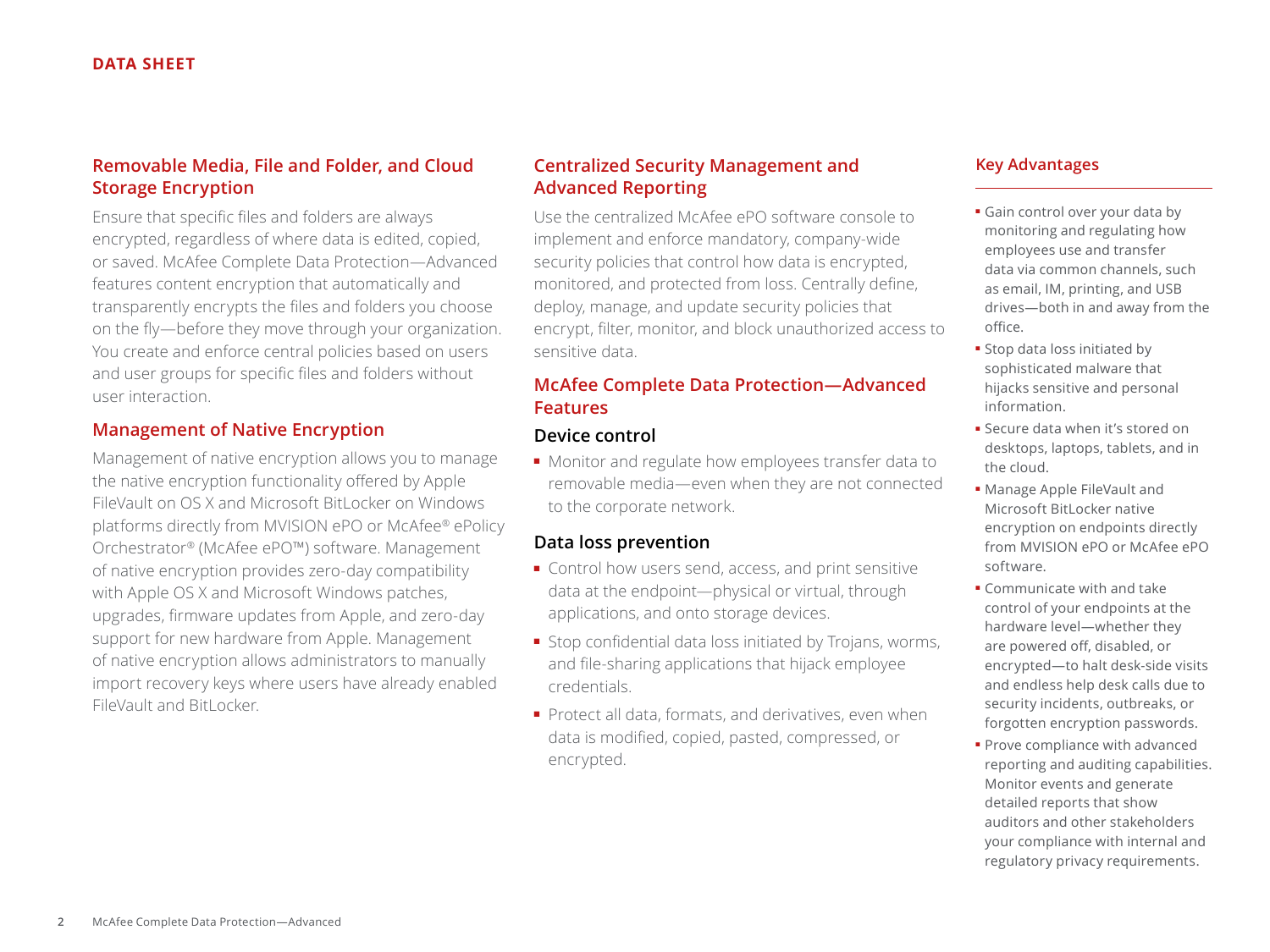#### **DATA SHEET**

#### **Enterprise-grade drive encryption**

- Automatically encrypts entire devices without requiring user action or training or impacting system resources
- Identifies and verifies authorized users using strong multifactor authentication
- Supports Intel Software Guard Extensions (Intel SGX)
- Compatible with third-party credential providers
- In-place upgrade support for Windows 10 Anniversary Update

## **Removable media encryption**

- Automatic, on-the-fly encryption for virtually any mobile storage device, company issued or not
- Access to encrypted data anywhere without the need for any additional software

## **File, folder, and cloud storage encryption**

■ Secured files and folders wherever they are saved, including local hard disks, file servers, removable media, and cloud storage, such as Box, Dropbox, Google Drive, and Microsoft OneDrive



Figure 1. McAfee Complete Data Protection.

## **McAfee Complete Data Protection—Advanced Specifications**

#### **Microsoft Windows operating systems**

- Microsoft Windows 7, 8, and 10 (32-bit/64-bit versions)
- Microsoft Vista (32-bit /64-bit versions)
- Microsoft Windows XP (32-bit version only)
- Microsoft Windows Server 2008
- Microsoft Windows Server 2003 (32-bit version only)
- Hardware requirements
- − CPU: Pentium III 1 GHz or higher laptop and desktop computers
- − RAM: 512 MB minimum (1 GB recommended)
- − Hard disk: 200 MB minimum free disk space

#### **Apple Mac operating systems**

- Mac OS X El Capitan, Yosemite, Mountain Lion, and Mavericks
- Hardware requirements
- − CPU: Intel-based Mac laptop with 64-bit EFI
- − RAM: 1 GB minimum
- − Hard disk: 200 MB minimum free disk space
- Centralized management